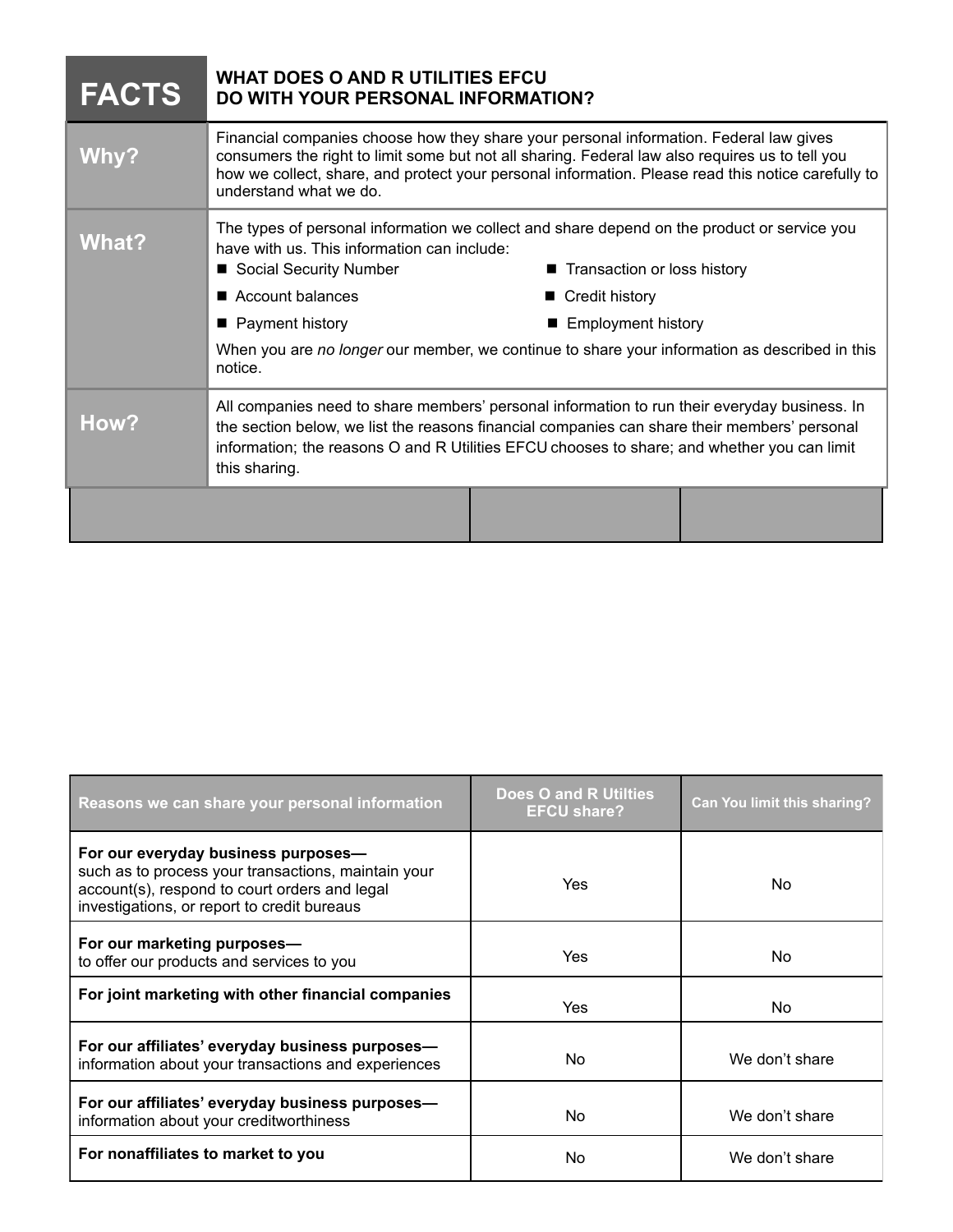Rev. 08/2013 **Page 2**

| Who we are                    |                                                                                   |
|-------------------------------|-----------------------------------------------------------------------------------|
| Who is providing this notice? | O and R Utilities EFCU means O and R Utilities Employees Federal Credit<br>Union. |

| <b>What we do</b>                                                          |                                                                                                                                                                                                                                                                                                                                                                                                        |  |
|----------------------------------------------------------------------------|--------------------------------------------------------------------------------------------------------------------------------------------------------------------------------------------------------------------------------------------------------------------------------------------------------------------------------------------------------------------------------------------------------|--|
| How does O and R Utilities EFCU<br>protect my personal information?        | To protect your personal information from unauthorized access and use, we<br>use security measures that comply with federal law. These measures include<br>computer safeguards and secured files and buildings.                                                                                                                                                                                        |  |
| <b>How does O and R Utilities EFCU</b><br>collect my personal information? | We collect your personal information, for example, when you:<br>Apply for a loan<br>Apply for Financing<br>■ Provide Account information<br>Provide employment information<br>Give us your employment history                                                                                                                                                                                          |  |
| Why can't I limit all sharing?                                             | Federal law gives you the right to limit only:<br>sharing for affiliates' everyday business purposes—information about<br>your creditworthiness<br>affiliates from using your information to market to you<br>sharing for nonaffiliates to market to you<br>State laws and individual companies may give you additional rights to limit<br>sharing. See below for more on your rights under state law. |  |

| <b>Definitions</b>   |                                                                                                                                                                                                                         |  |
|----------------------|-------------------------------------------------------------------------------------------------------------------------------------------------------------------------------------------------------------------------|--|
| <b>Affiliates</b>    | Companies related by common ownership or control. They can be financial<br>and non-financial companies.<br>■ ○ and R Utilities EFCU has no affiliates                                                                   |  |
| <b>Nonaffiliates</b> | Companies not related by common ownership or control. They can be<br>financial and non-financial companies.<br>■ O and R Utilities EFCU does not share with nonaffiliates so they can<br>market to you.                 |  |
| Joint marketing      | A formal agreement between nonaffiliated financial companies that together<br>market financial products or services to you.<br>■ Our joint marketing partners include credit card companies and insurance<br>companies. |  |

**Other important information**